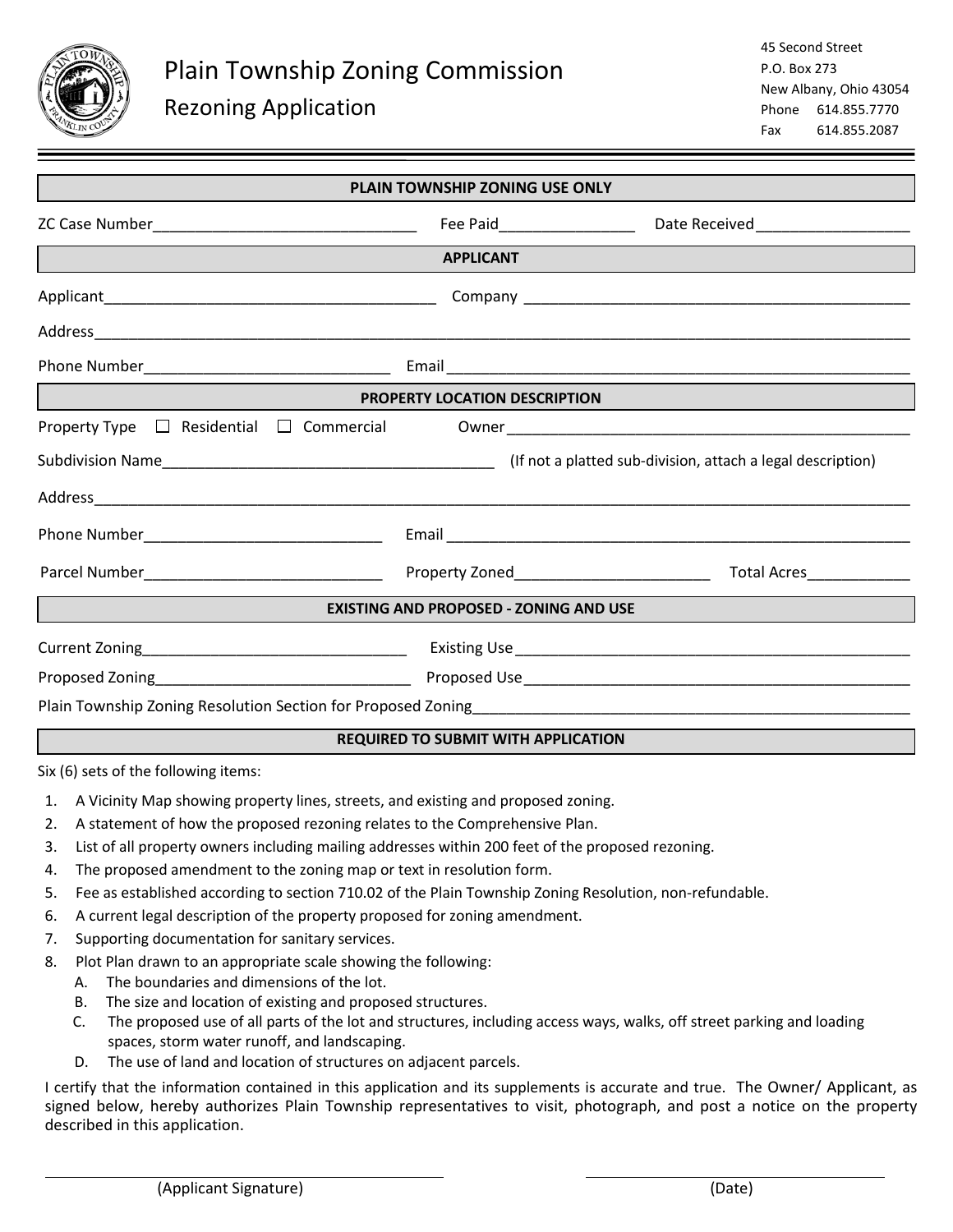#### LIST OF NEIGHBORING PROPERTY OWNERS

The following is a list of the names and mailing addresses of all the owners of record of property within 200 feet of the exterior boundaries of the property, for which the application for a Rezoning is being filed with the Plain Township Zoning Officer.

### **Property Address\_**

| <b>Property Owner's Name(s)</b> | Mailing Address and Property Address including Zip Code |  |
|---------------------------------|---------------------------------------------------------|--|
|                                 |                                                         |  |
|                                 |                                                         |  |
|                                 |                                                         |  |
|                                 |                                                         |  |
|                                 |                                                         |  |
|                                 |                                                         |  |
|                                 |                                                         |  |
|                                 |                                                         |  |
|                                 |                                                         |  |
|                                 |                                                         |  |
|                                 |                                                         |  |
|                                 |                                                         |  |
|                                 |                                                         |  |
|                                 |                                                         |  |
| Ξ.                              | <b>Property</b>                                         |  |
| ÷.                              |                                                         |  |
|                                 |                                                         |  |
|                                 |                                                         |  |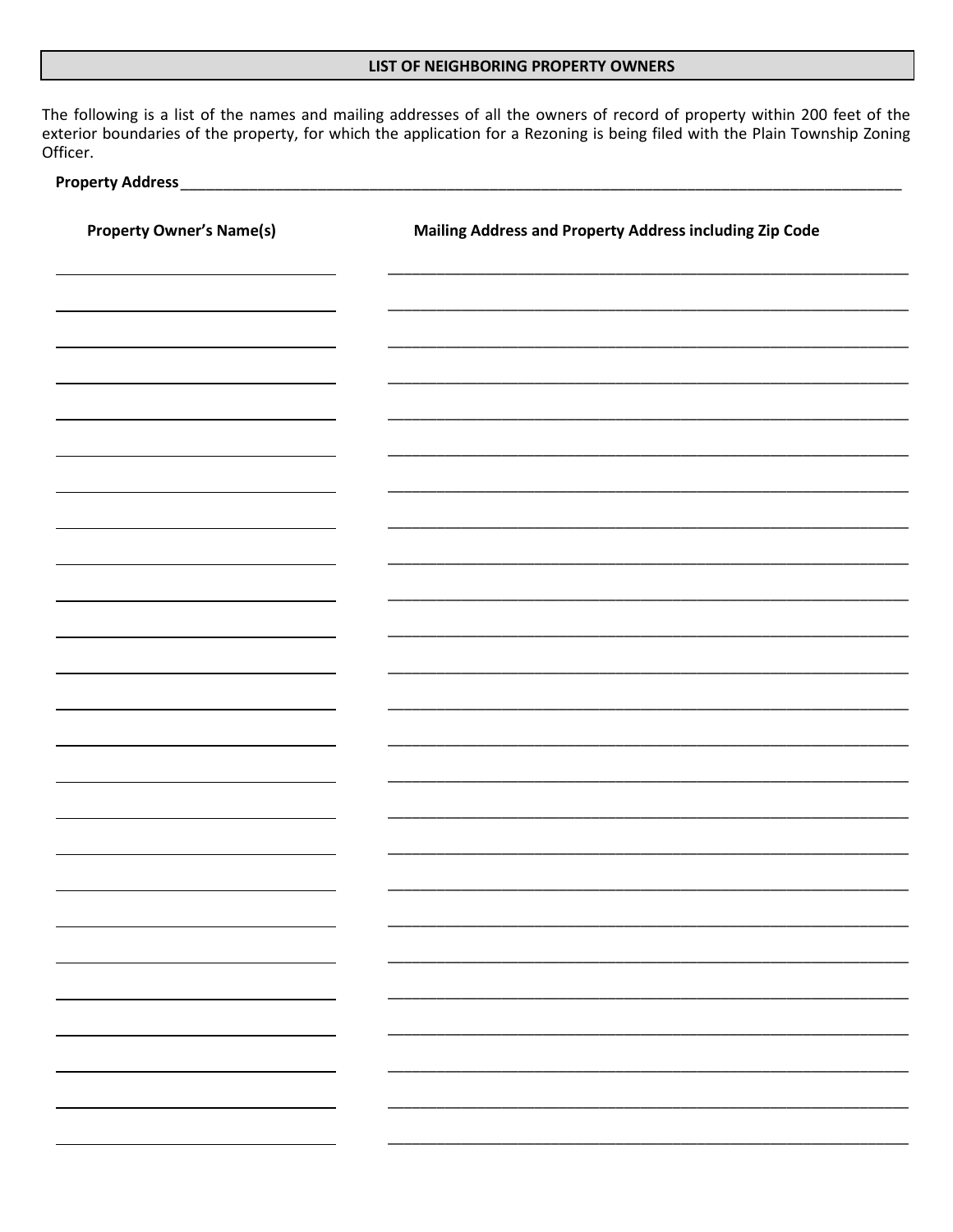### **ZC REZONING REQUEST CHECKLIST**

- Application
- Application Fee
- $\Box$  Six (6) sets of:
	- $\Box$  A Vicinity Map showing property lines, streets, and existing and proposed zoning.
	- $\Box$  A statement of how the proposed rezoning relates to the Comprehensive Plan.
	- $\Box$  List of all property owners and their mailing addresses within 200 feet of the exterior boundaries of the proposed rezoning.
	- $\Box$  The proposed amendment to the zoning map or text in resolution form.
	- Fee as established according to section 710.02 of the Plain Township Zoning Resolution, non-refundable.
	- $\Box$  A current legal description of the property proposed for zoning amendment.
	- $\Box$  Supporting documentation for sanitary services.
	- $\Box$  Plot Plan drawn to an appropriate scale showing the following:
		- $\Box$  The boundaries and dimensions of the lot.
		- $\Box$  The size and location of existing and proposed structures.
		- $\Box$  The proposed use of all parts of the lot and structures, including access ways, walks, off-street parking and loading spaces, storm water runoff, and landscaping.
		- $\Box$  The use of land and location of structures on adjacent parcels.